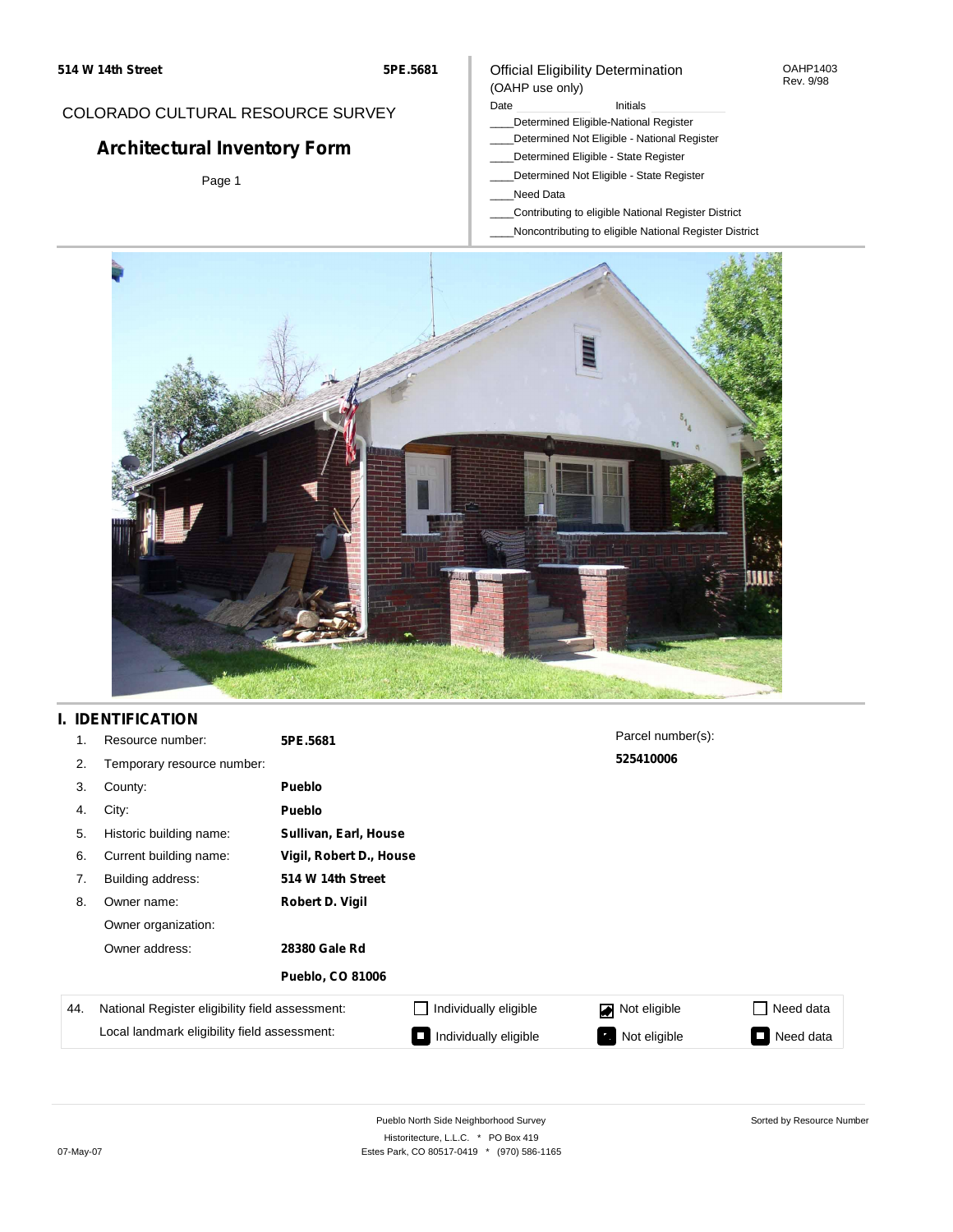Sorted by Resource Number

### **Architectural Inventory Form**

Page 2

### **II. GEOGRAPHIC INFORMATION**

| 9.  | P.M.                    |           | 6th |    |     | Township:              |                         | <b>20S</b>                  |              |           | 65W<br>Range:                                                          |         |
|-----|-------------------------|-----------|-----|----|-----|------------------------|-------------------------|-----------------------------|--------------|-----------|------------------------------------------------------------------------|---------|
|     |                         | <b>NW</b> | 1/4 | οf | NE. | 1/4                    | of <b>NW</b>            | 1/4                         | of <b>SE</b> | 1/4       | of Section                                                             | 25      |
|     | 10. UTM reference zone: |           |     |    |     | 13                     |                         |                             |              |           |                                                                        |         |
|     | Easting:                |           |     |    |     | 533774                 |                         |                             |              | Northing: |                                                                        | 4236710 |
| 11. | USGS quad name:         |           |     |    |     |                        | <b>Northeast Pueblo</b> |                             |              | Scale:    |                                                                        | 7.5     |
|     | Year:                   |           |     |    |     | 1974)                  |                         | 1961 (Photorevised 1970 and |              |           |                                                                        |         |
|     | 12. $Lot(s)$ :          |           |     |    |     |                        |                         |                             |              |           | Lot 7, excluding the west 10.70 feet of the south 44.73 feet; Block 38 |         |
|     | Addition:               |           |     |    |     | <b>County Addition</b> |                         |                             |              |           | Year of addition:                                                      | 1869    |

13. Boundary description and justification:

The boundary, as described above, contains but does not exceed the land historically associated with this property.

Metes and bounds exist:

П

### **III. ARCHITECTURAL DESCRIPTION**

| 14. | Building plan (footprint, shape):<br>Other building plan descriptions: | <b>Rectangular Plan</b>                |                       |
|-----|------------------------------------------------------------------------|----------------------------------------|-----------------------|
| 15. | Dimensions in feet (length x width):                                   | 1,166 square feet                      |                       |
| 16. | Number of stories:                                                     | 1                                      |                       |
| 17. | Primary external wall material(s):                                     | <b>Brick</b><br>Wood/Horizontal Siding | Other wall materials: |
| 18. | Roof configuration:                                                    | <b>Gabled Roof/Front Gabled Roof</b>   |                       |
|     | Other roof configurations:                                             |                                        |                       |
| 19. | Primary external roof material:                                        | <b>Asphalt Roof/Composition Roof</b>   |                       |
|     | Other roof materials:                                                  |                                        |                       |
| 20. | Special features:                                                      | Fence                                  |                       |
|     |                                                                        | Chimney                                |                       |
|     |                                                                        | Porch                                  |                       |

#### 21. General architectural description:

Oriented to the north, this house rests on a concrete foundation with 1-beside-1-light, sliding-sash windows, with aluminum frames. A red, raked-brick veneer clads the exterior walls. White stucco covers the gables. Cream-painted, horizontal wood siding covers a hipped-roof addition across the rear (south) elevation. A protruding, alternating pattern of red and dark-brown **bricks forms the watertable. Windows are 6-over-1-light, double-hung sash, with white-painted wood frames. Flanking the** engaged hearth and chimney are a pair of 6-light casement windows. Four-light hopper windows line the east elevation of the rear addition. An integral porch dominates the entire front (north) façade. It has brick kneewalls and supports. Approaching the porch near the east end of its north elevation are 4 concrete steps, with flanking kneewalls. Corresponding to the steps is the principal doorway. It hosts a white, 8-panel, 1-light door. Two doorways open on either end of the rear addition's south elevation. Both host paired, French doors. The doorways provide access to an uncovered wood deck. Gray asphalt shingles cover the front-gabled roof. The shaped rafter and perlin ends are exposed, but a fascia board caps the rafters. A brick chimney **is engaged to the north end of the west elevation.**

22. Architectural style:

**Late 19th And Early 20th Century American Movements/Craftsman**

Other architectural styles: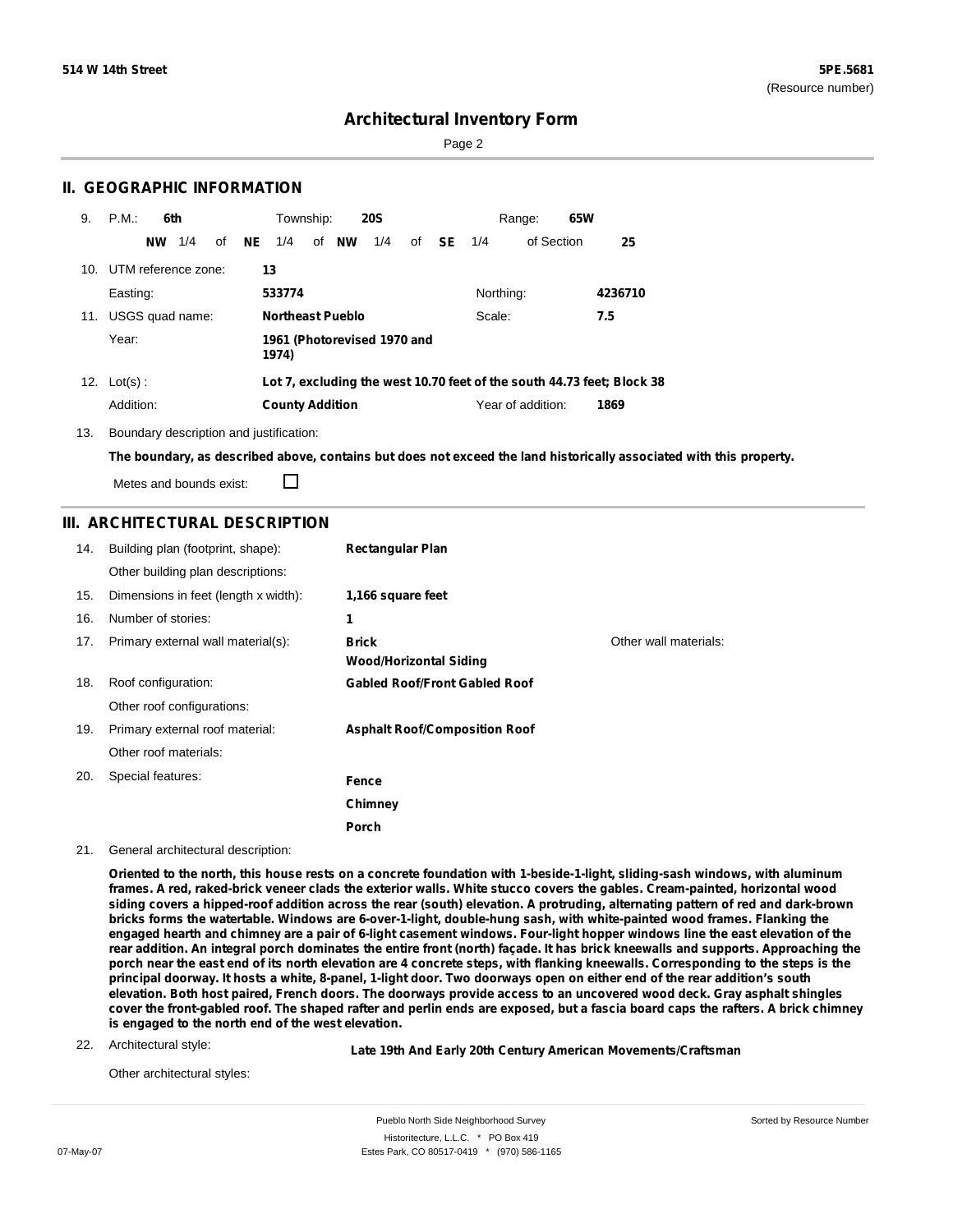Sorted by Resource Number

# **Architectural Inventory Form**

Page 3

Building type: **Bungalow**

23. Landscape or special setting features:

This property is located on terrain sloping downward from northwest to southeast, with an elevation of around 4,700 feet above mean sea level. The neighborhood features a mixture of small and large, one- to three-story houses and commercial buildings, with some residential and medical-related buildings towering many stories above the rest of the landscape. Setbacks from West 14th Street are generally the same on this block. This property is situated on the south side of West 14th Street, between 512 West 14th Street to the east and 516 West 14th Street to west. Grass covers the strip separating the sidewalk from the street. Running along the west side of the house from West 14th Street is a concrete driveway. A planted-grass yard, with mature landscaping, covers the property. Encircling the backyard is a combination of wood privacy and chain-link fences.

24. Associated buildings, features or objects: **No associated buildings identified.**

#### **IV. ARCHITECTURAL HISTORY**

| 25. | Date of Construction:<br>Source of Information: | Estimate:                                                                   | Actual: | 1929 |                                                                                               |  |
|-----|-------------------------------------------------|-----------------------------------------------------------------------------|---------|------|-----------------------------------------------------------------------------------------------|--|
|     |                                                 | Pueblo County Office of Tax Assessor. Property information card [internet]. |         |      |                                                                                               |  |
| 26. | Architect:                                      | unknown                                                                     |         |      |                                                                                               |  |
|     | Source of information:                          |                                                                             |         |      |                                                                                               |  |
| 27. | Builder:                                        | unknown                                                                     |         |      |                                                                                               |  |
|     | Source of information:                          |                                                                             |         |      |                                                                                               |  |
| 28. | Original Owner:                                 | Earl Sullivan                                                               |         |      |                                                                                               |  |
|     | Source of information:                          | Co, consulted 1886 through 2003.                                            |         |      | Pueblo City Directory. Pueblo, Co.; Salt Lake City; Kansas City, Mo.; and others: R.L. Polk & |  |

29. Construction history:

According to Pueblo County Tax Assessor records, this building was constructed in 1929. An analysis of the style, materials, and historical records corroborates this date. This bungalow shares characteristics in common with adjacent houses at 510, 512, and 516 West 14th Street, and 1310 North Elizabeth Street, suggesting that the same builder constructed all of them. The original windows in this particular bungalow have been replaced, most likely after 1970. Basement windows have been **replaced. The rear addition and deck were recently installed, dating to after 1995.**

- 30. Location: **original** Date of move(s):
	-

### **V. HISTORICAL ASSOCIATIONS**

|     | 31. Original use(s): | <b>Single Dwelling</b> |
|-----|----------------------|------------------------|
| 32. | Intermediate use(s): | <b>Single Dwelling</b> |
|     | 33. Current use(s):  | <b>Single Dwelling</b> |
|     | 34. Site type(s):    | Residence              |

35. Historical background:

This house was constructed in 1929 on a previously undeveloped parcel. The first owner and resident was Earl Sullivan. In 1935, the resident was Ray M. Smith. He was an employee of the CF&I Steel Corporation. With his wife, Modono Smith, he had a **son, Robert R. Smith.**

In 1940, the resident was Luther L. Lowe, who remained here through 1945. Ney N. Hopkin lived here in 1950. The resident in 1960 was William F. Ward. Monserrate and Mary A. Aponte purchased this property in 1977. Aetna Finance Company acquired the house and lot in 1987, selling it a year later to Jessie D. and Dolores Vigil. The Vigils, in turn, quit claimed the house and lot **to Ronald S. Vigil. He sold the property to Robert D. Vigil, the current owner, in 1996.**

36. Sources of information:

**Pueblo County Office of Tax Assessor. Property information card [internet].**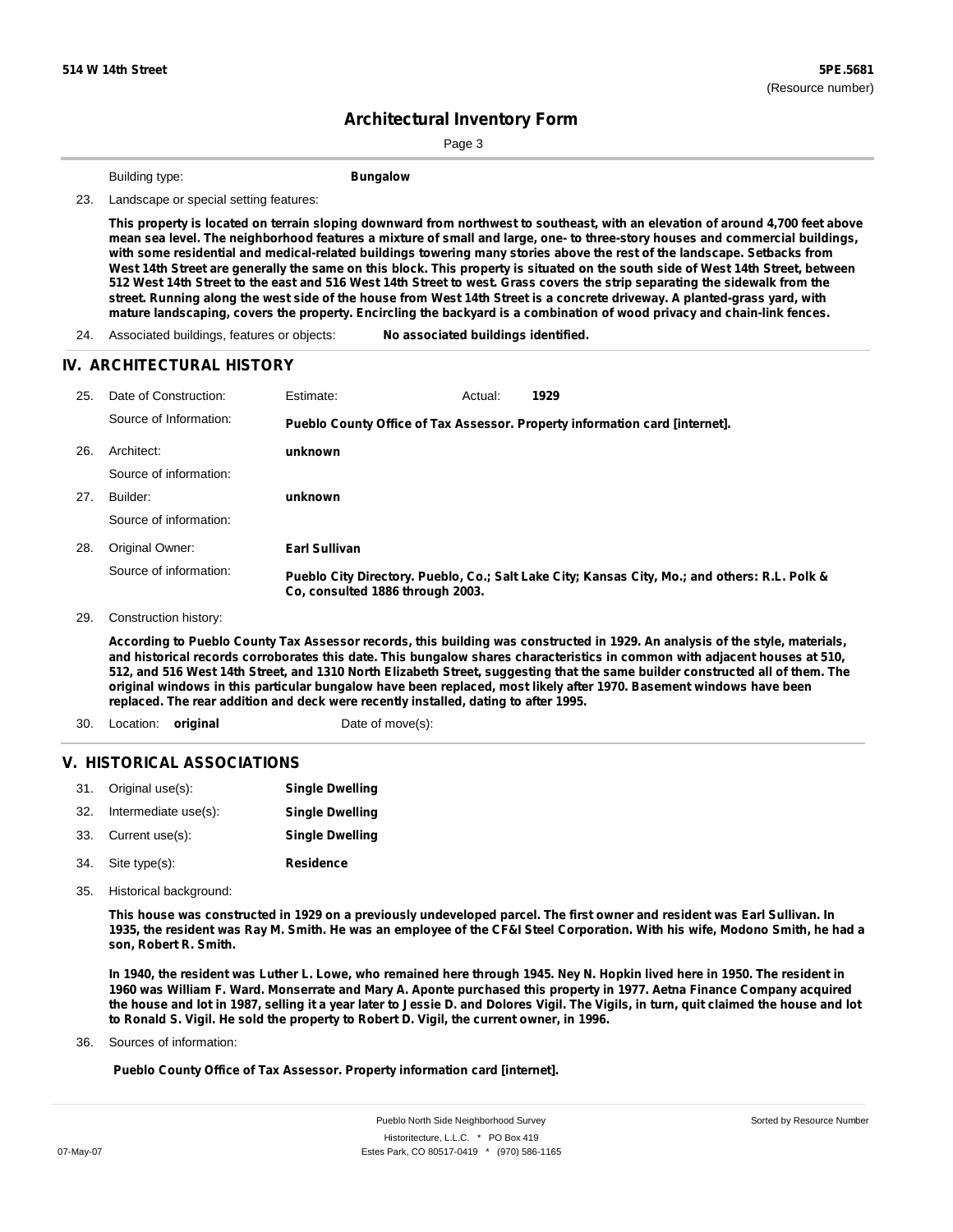Page 4

**Pueblo City Directory. Pueblo, Co.; Salt Lake City; Kansas City, Mo.; and others: R.L. Polk & Co, consulted 1886 through 2003.**

**Sanborn Fire Insurance Maps (for Pueblo, Colorado). New York: Sanborn Map and Publishing Co., 1883, 1886, 1889, 1893, 1904-05, 1904-51, and 1904-52.**

**"Ray M. Smith" [obituary]. Pueblo Chieftain, 16 November 1986, p. 2B.**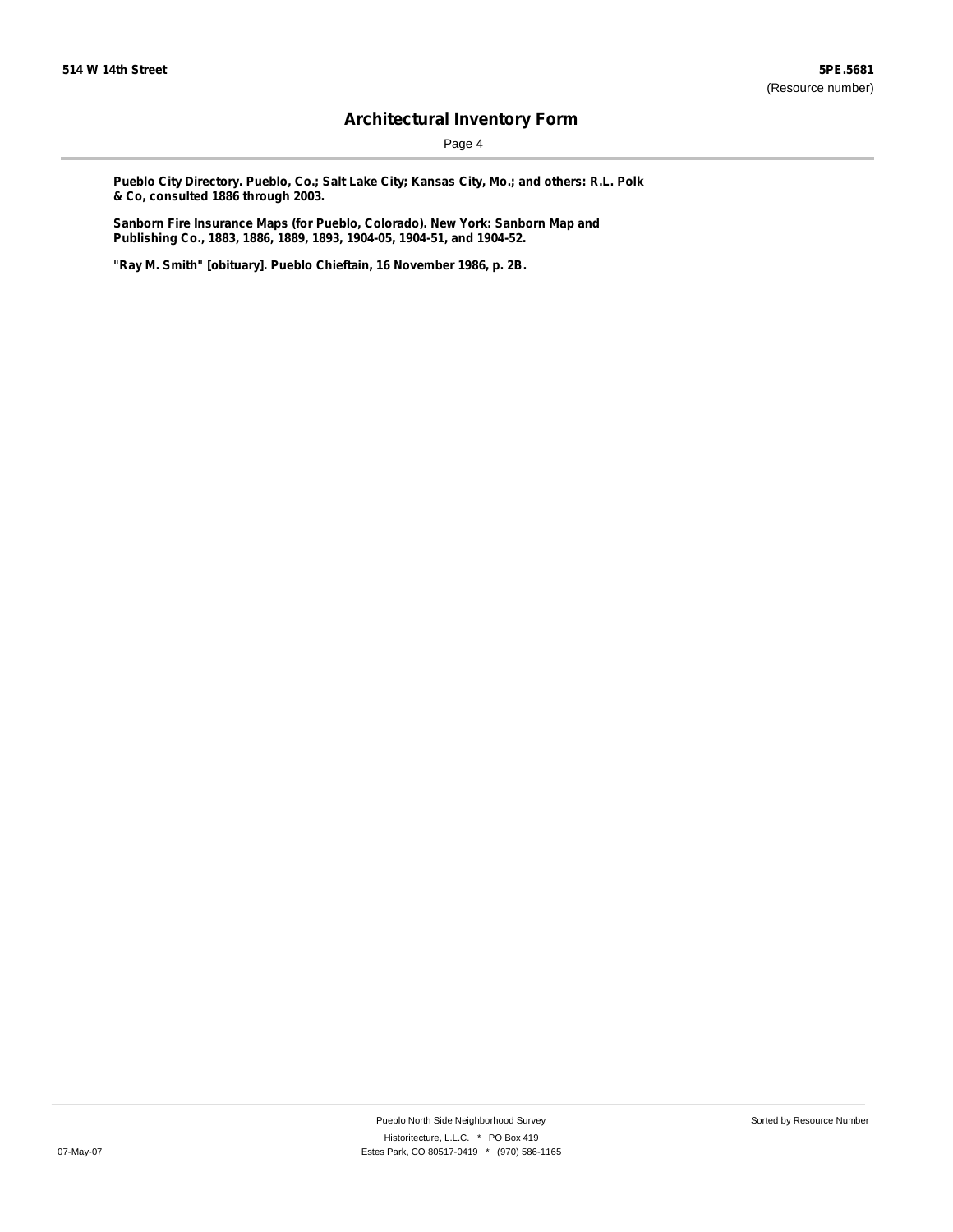$\sim$ 

Sorted by Resource Number

# **Architectural Inventory Form**

Page 5

|                                                                                                                                                                                                                                                                                                                                                                                                                                        | <b>VI. SIGNIFICANCE</b>                                                                                                                                                                                                       |  |  |  |  |  |  |
|----------------------------------------------------------------------------------------------------------------------------------------------------------------------------------------------------------------------------------------------------------------------------------------------------------------------------------------------------------------------------------------------------------------------------------------|-------------------------------------------------------------------------------------------------------------------------------------------------------------------------------------------------------------------------------|--|--|--|--|--|--|
| 37.                                                                                                                                                                                                                                                                                                                                                                                                                                    | Local landmark designation:<br>Yes $\Box$<br>No.                                                                                                                                                                              |  |  |  |  |  |  |
|                                                                                                                                                                                                                                                                                                                                                                                                                                        | Designation authority:                                                                                                                                                                                                        |  |  |  |  |  |  |
|                                                                                                                                                                                                                                                                                                                                                                                                                                        | Date of designation:                                                                                                                                                                                                          |  |  |  |  |  |  |
| 38.                                                                                                                                                                                                                                                                                                                                                                                                                                    | Applicable National Register criteria:                                                                                                                                                                                        |  |  |  |  |  |  |
| A. Associated with events that have made a significant contribution to the broad pattern of our history.<br>l.<br>B. Associated with the lives of persons significant in our past.<br>$\Box$<br>C. Embodies the distinctive characteristics of a type, period, or method of construction, or represents the work<br>◙<br>of a master, or that possess high artistic values, or represents a significant and distinguished entity whose |                                                                                                                                                                                                                               |  |  |  |  |  |  |
|                                                                                                                                                                                                                                                                                                                                                                                                                                        | components may lack individual distinction.                                                                                                                                                                                   |  |  |  |  |  |  |
|                                                                                                                                                                                                                                                                                                                                                                                                                                        | D. Has yielded, or may be likely to yield, information important in history or prehistory.<br>Qualifies under Criteria Considerations A through G (see manual).<br>Does not meet any of the above National Register criteria. |  |  |  |  |  |  |
|                                                                                                                                                                                                                                                                                                                                                                                                                                        |                                                                                                                                                                                                                               |  |  |  |  |  |  |
|                                                                                                                                                                                                                                                                                                                                                                                                                                        | <b>Pueblo Standards for Designation:</b>                                                                                                                                                                                      |  |  |  |  |  |  |
|                                                                                                                                                                                                                                                                                                                                                                                                                                        | 1a. History                                                                                                                                                                                                                   |  |  |  |  |  |  |
|                                                                                                                                                                                                                                                                                                                                                                                                                                        | Have direct association with the historical development of the city, state, or nation; or                                                                                                                                     |  |  |  |  |  |  |
|                                                                                                                                                                                                                                                                                                                                                                                                                                        | <u>1b. History</u><br>Be the site of a significant historic event; or<br>$\mathcal{L}_{\mathcal{A}}$                                                                                                                          |  |  |  |  |  |  |
|                                                                                                                                                                                                                                                                                                                                                                                                                                        | 1c. History<br>Have direct and substantial association with a person or group of persons who had influence on society.<br>$\blacksquare$                                                                                      |  |  |  |  |  |  |
|                                                                                                                                                                                                                                                                                                                                                                                                                                        | 2a. Architecture                                                                                                                                                                                                              |  |  |  |  |  |  |
|                                                                                                                                                                                                                                                                                                                                                                                                                                        | Embody distinguishing characteristics of an architectural style or type; or<br>$\overline{\phantom{a}}$                                                                                                                       |  |  |  |  |  |  |
|                                                                                                                                                                                                                                                                                                                                                                                                                                        | 2b. Architecture                                                                                                                                                                                                              |  |  |  |  |  |  |
|                                                                                                                                                                                                                                                                                                                                                                                                                                        | Be a significant example of the work of a recognized architect or master builder, or<br>$\sim$                                                                                                                                |  |  |  |  |  |  |
|                                                                                                                                                                                                                                                                                                                                                                                                                                        | 2c. Architecture                                                                                                                                                                                                              |  |  |  |  |  |  |
|                                                                                                                                                                                                                                                                                                                                                                                                                                        | Contain elements of architectural design, engineering, materials, craftsmanship, or artistic merit which represent a<br>О<br>significant or influential innovation;                                                           |  |  |  |  |  |  |
|                                                                                                                                                                                                                                                                                                                                                                                                                                        | 2d. Architecture                                                                                                                                                                                                              |  |  |  |  |  |  |
|                                                                                                                                                                                                                                                                                                                                                                                                                                        | Portray the environment of a group of people or physical development of an area of the city in an era of history<br>$\Box$<br>characterized by a distinctive architectural style.                                             |  |  |  |  |  |  |
|                                                                                                                                                                                                                                                                                                                                                                                                                                        | 3a. Geography                                                                                                                                                                                                                 |  |  |  |  |  |  |
|                                                                                                                                                                                                                                                                                                                                                                                                                                        | Have a prominent location or be an established, familiar, and orienting visual feature of the contemporary city, or                                                                                                           |  |  |  |  |  |  |
|                                                                                                                                                                                                                                                                                                                                                                                                                                        | 3b. Geography<br>Promote understanding and appreciation of Pueblo's environment by means of distinctive physical characteristics<br>or rarity; or                                                                             |  |  |  |  |  |  |
|                                                                                                                                                                                                                                                                                                                                                                                                                                        | 3c. Geography<br>Make a special contribution to Pueblo's distinctive character.<br>$\sim$                                                                                                                                     |  |  |  |  |  |  |
|                                                                                                                                                                                                                                                                                                                                                                                                                                        | Not Applicable                                                                                                                                                                                                                |  |  |  |  |  |  |
|                                                                                                                                                                                                                                                                                                                                                                                                                                        | Does not meet any of the above Pueblo landmark criteria.<br>$\overline{\phantom{a}}$                                                                                                                                          |  |  |  |  |  |  |
| 39.                                                                                                                                                                                                                                                                                                                                                                                                                                    | Area(s) of Significance:<br><b>Architecture</b>                                                                                                                                                                               |  |  |  |  |  |  |
| 40.                                                                                                                                                                                                                                                                                                                                                                                                                                    | Period of Significance:<br>1929                                                                                                                                                                                               |  |  |  |  |  |  |
| 41.                                                                                                                                                                                                                                                                                                                                                                                                                                    | National:<br>Level of significance:<br>State<br>Local<br>т,<br>П                                                                                                                                                              |  |  |  |  |  |  |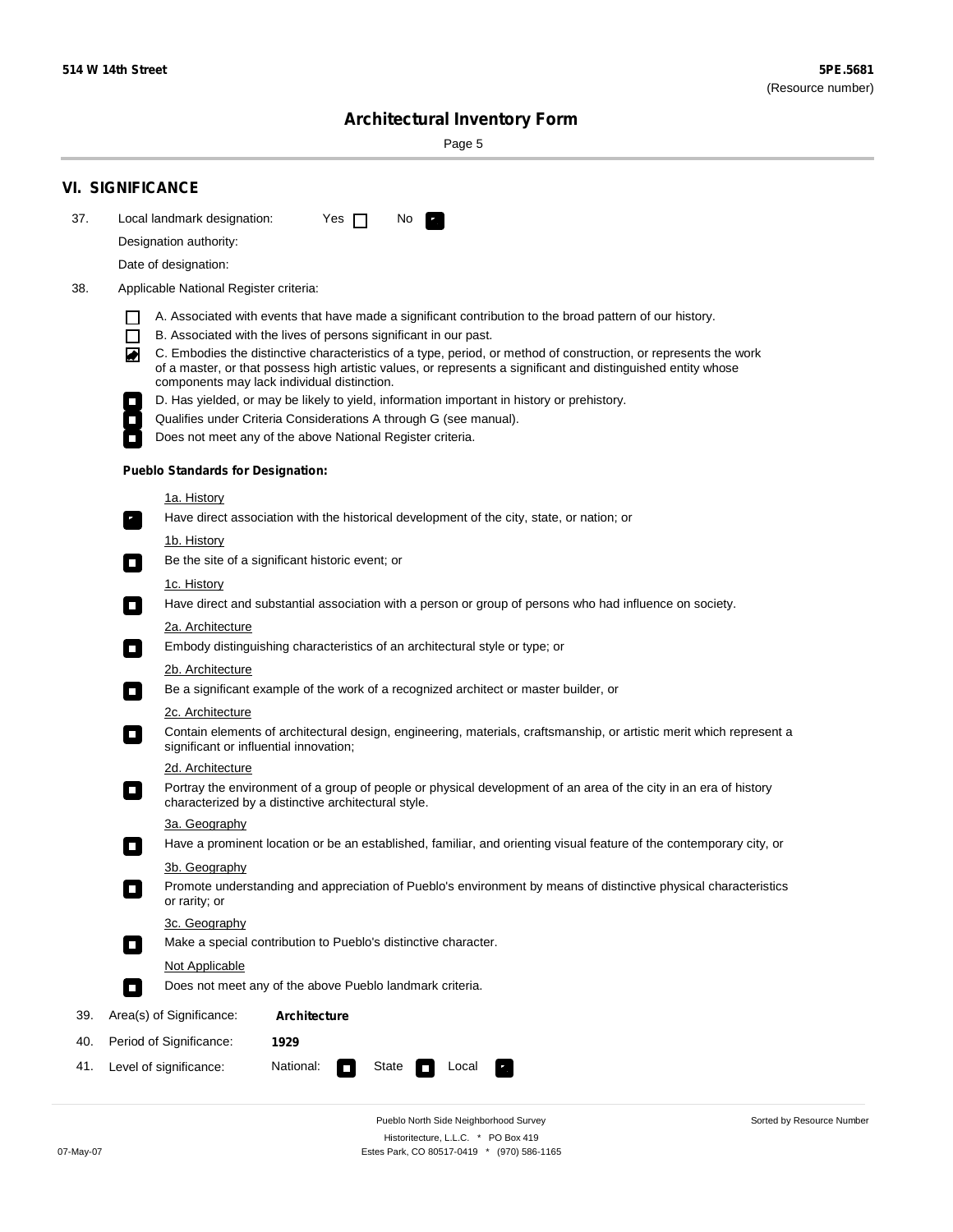Page 6

#### 42. Statement of significance:

This property is historically significant under Pueblo Local Landmark criterion 1A for its association with the development of Pueblo's North Side Neighborhood in the first half of the 20th Century, when popular suburban styles and forms of houses, like this one, were widely constructed on the remaining undeveloped portions of this neighborhood. As well, the house is architecturally significant under National Register criterion C (Pueblo Local Landmark criterion 2A) as an intact example of a **Craftsman-style bungalow. However, the levels of architectural and historical significance, combined with physical integrity,** are not to the extent that this property would qualify for individual listing in the National Register of Historic Places, the Colorado State Register of Historic Properties, or as a City of Pueblo Landmark. Nonetheless, it is most likely a contributing **resource within any potential historic district.**

43. Assessment of historic physical integrity related to significance:

Constructed in 1929, this house exhibits a moderate level of physical integrity relative to the seven aspects of integrity as defined by the National Park Service and the Colorado Historical Society: location, setting, design, materials, workmanship, feeling, and association. The rear addition has altered the form. However, it is clearly differentiated from the original building and isolated to a secondary elevation. This property retains sufficient physical integrity to convey its architectural and **historical significance.**

#### **VII. NATIONAL REGISTER ELIGIBILITY ASSESSMENT**

- 44. National Register eligibility field assessment: Local landmark eligibility field assessment:
- 45. Is there National Register district potential? Yes **Individually eligible Not eligible** Not eligible **Need data**

**Pueblo's North Side Neighborhood represents the evolution of the city's professional middle and upper classes. Its diversity of architectural styles and forms directly represents the city's changing economic and cultural climates. As well, the neighborhood is distinctive because it appears to have evolved independently of the area's dominant industry, steel manufacturing.** Discuss:

No

m

Yes Yes No

**Individually eligible Not eligible** Not eligible **Need data** 

No **N/A** 

 $N/A$ 

If there is National Register district potential, is this building contributing:

If the building is in existing National Register district, is it contributing: 46.

### **VIII. RECORDING INFORMATION**

| 47. | Photograph numbers): | <b>CD-ROM Photo Disc: North Side Photos</b><br>File Name(s): 14thstw514                                                       |
|-----|----------------------|-------------------------------------------------------------------------------------------------------------------------------|
|     | Negatives filed at:  | <b>Special Collections</b><br><b>Robert Hoag Rawlings Public Library</b><br>100 East Abriendo Avenue<br>Pueblo, CO 81004-4290 |
| 48. | Report title:        | <b>Pueblo North Side Neighborhood Survey</b>                                                                                  |
| 49. | $Date(s)$ :          | 07/13/05                                                                                                                      |
| 50. | Recorder(s):         | <b>Adam Thomas</b>                                                                                                            |
| 51. | Organization:        | Historitecture, L.L.C.                                                                                                        |
| 52. | Address:             | <b>PO Box 419</b>                                                                                                             |
|     |                      | Estes Park, CO 80517-0419                                                                                                     |
| 53. | Phone number(s):     | (970) 586-1165                                                                                                                |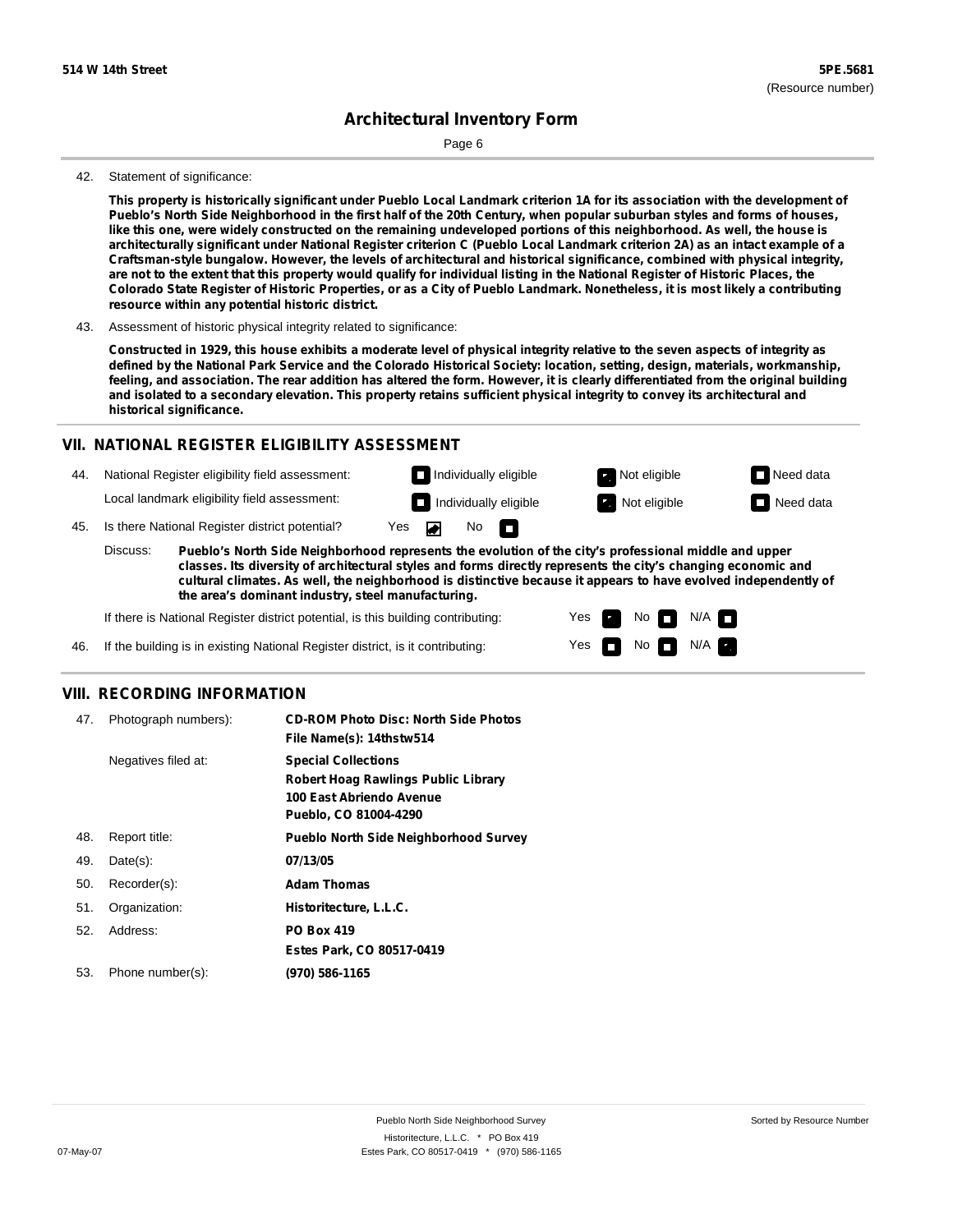Page 7